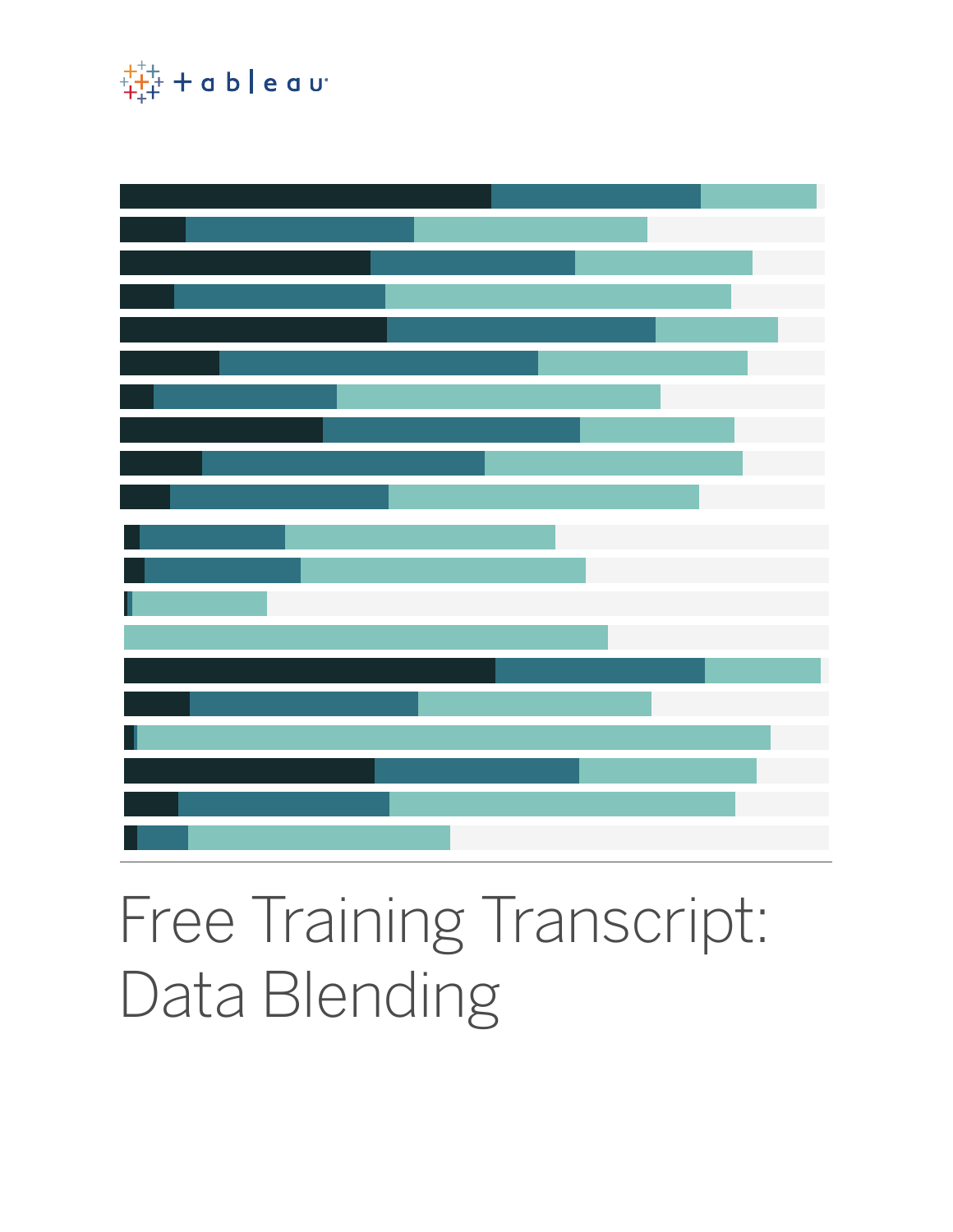Welcome to this video on Data Blending. You can download the Exercise workbook to follow along in your own copy of Tableau.

### What is Data Blending?

Imagine you own two retail chains, Office City and Coffee Chain. You capture your Office City data in one system and your Coffee Chain data in another. Data blending is one way of combining data from multiple data sources into a single view. Instead of joining the data at the row level like a cross-database join, data blending sends separate queries to the separate data sources and aggregates the results to a common level back in Tableau.

# The Blend Relationships

Here we have two data sources in the data pane: Office City and Coffee Chain. We can easily switch between the two, and notice how the dimensions and measures change. Data blending requires at least one common field between both data sources, such as State. If the field names are different, but have common members, we can manually define their relationship.

For example, we know that Region from Office City and Territory from Coffee Chain both contain the values 'Central,' 'East,' 'South,' and 'West,' so let's define the two fields as equivalent. We'll go to the Data menu, select Edit Relationships, we can change the primary to be Office City, select Custom, and add a relationship: we'll chose Region and Territory.

Notice that Tableau has established a relationship between the two fields, and also lists the automatic relationship, state. Alternatively, we can rename the field in one data source to match the other. Let's slowly double click and rename Coffee Chain's Territory as Region. If they have the same name Tableau can create a relationship between both data sources automatically.

Now that our common fields are defined, we are ready to start blending.

#### How to Blend

First, select the Office City data source. We'll drag Office City Sales to the Columns shelf and we'll bring State to the Rows shelf. Note that there is now a blue check mark next to Office City in the data pane. Whenever we are connected to multiple data sources in Tableau, the first data source we bring out to the view becomes the primary, denoted by